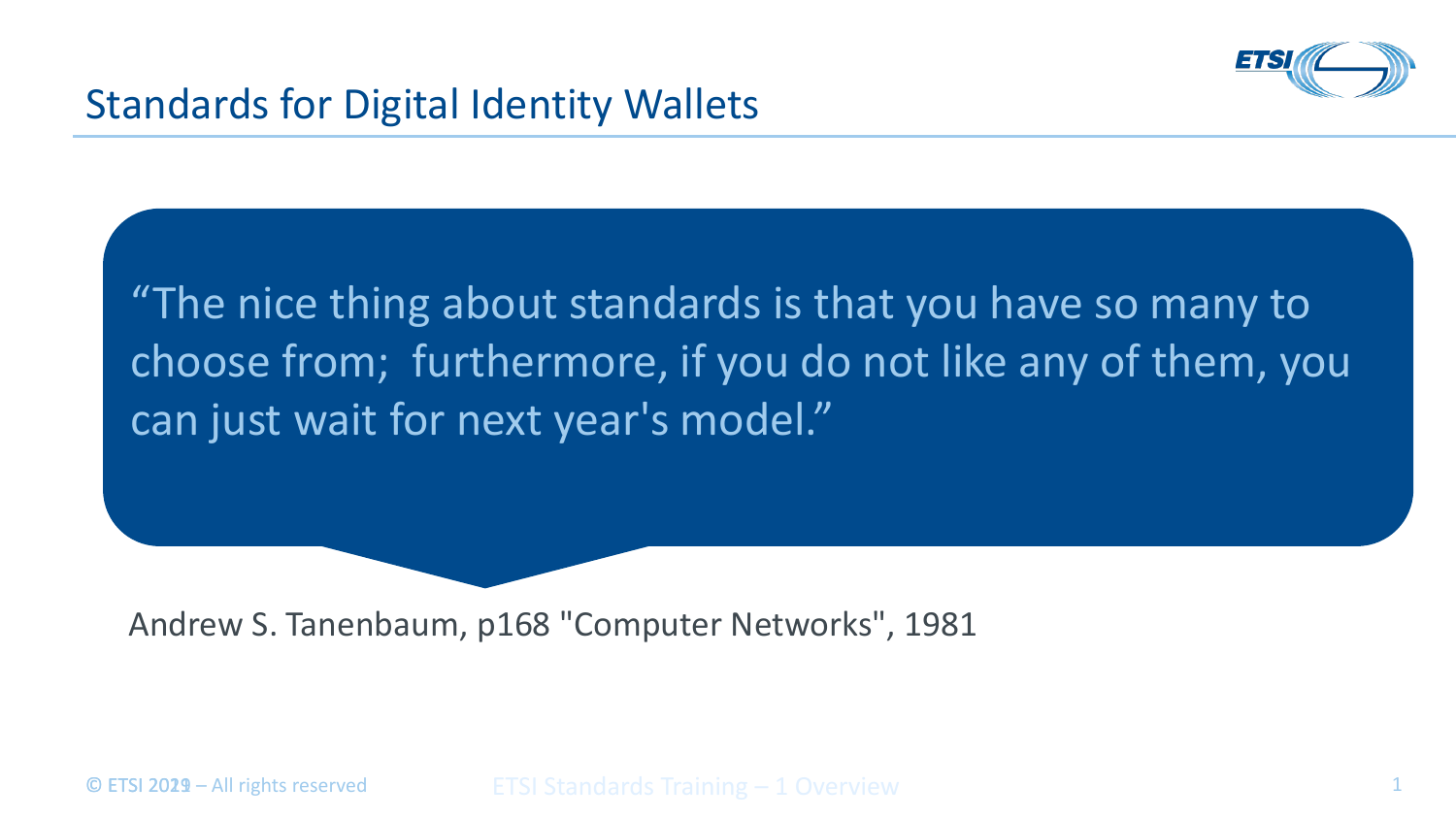

## "The nice thing about standards is that you have so many to choose from; furthermore, if you do not like any of them, you can just wait for next year's model."

Established Standards for:

- Smart cards  $\mathbb{V}$
- Public key infrastructures  $\mathbb V$
- Federated identities  $\mathbb{V}$